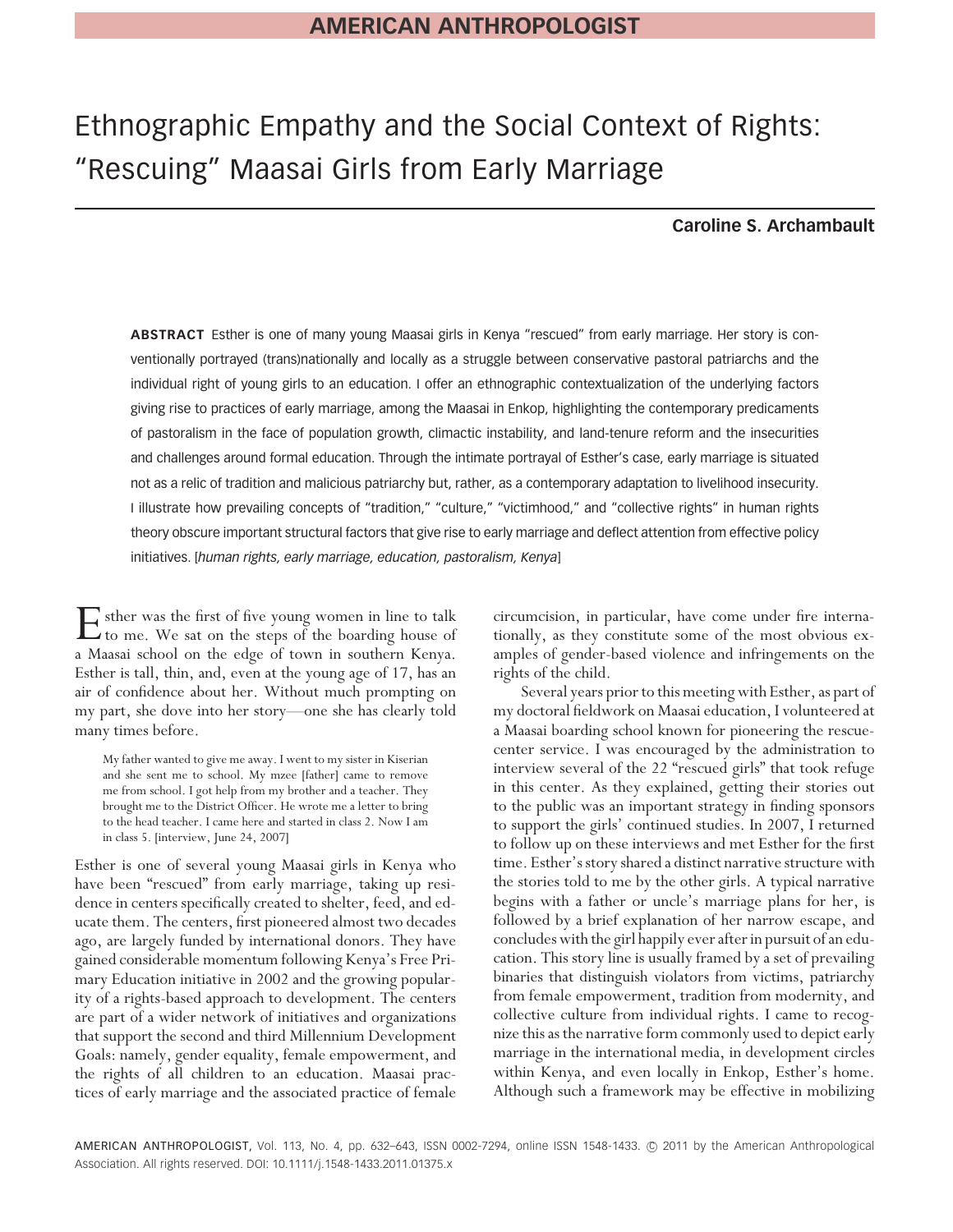public support, it essentializes and renders static notions of "victimhood," "tradition," "culture," and "rights"; it obscures the real structural underlying factors that give rise to the practice of early marriage, among the Maasai; and it deflects attention from important policy interventions that could more effectively address the issue. Because Esther had run away from Enkop, the community where I have been working for more than seven years, the profound limitations of these conventional narratives were apparent to me. Interviews with her friends, family members, and other members of the community, as well as regular periods of fieldwork on a variety of topics, brought out the complexity of the issue of early marriage and the importance of ethnographic contextualization for effectively addressing this problem.<sup>3</sup>

As my interview with Esther's father illustrated, the fathers, who are commonly viewed as responsible for these incidences of early marriage, are often not the caricature of the traditional, conservative, pastoral patriarch. Esther's father proclaims himself to be "a very good man of education" (interview, November 3, 2007). Formal education, he hopes, will offer his children alternatives to the exclusive practice of pastoralism in a region where rapid land fragmentation and dispossession, continued neglect by the state, increased climactic instability, and heightened population pressure have all compromised the viability of a pastoral livelihood for Maasai youth. With three wives and 26 children, his educational record is rather exceptional compared to the average family in Enkop. Despite never attending school himself and raising his children in a time when it was uncommon to send many children to school, Esther's father has served for years as the chairman of the primary school management committee. He has managed to send all but eight of his 26 children to school. Esther's mother, who never attended school herself, has had three of her seven children (two boys and one girl) pursue secondary studies—a remarkable feat by Enkop standards. Esther, the fifth-born child and fourth-born daughter, together with her eldest sister, were the two children in her family who were not sent to school. "[Esther] was not a school girl," her father explained. "She was a girl of the home. ... We tried to educate all our children but it depended on our cows and goats and poverty. ... I have had children in six different schools, so I am a very good man for education. The problem is [too few] animals" (interview, November 3, 2007). Esther's father decided it best to secure her future as a pastoralist by marrying her to a good family and husband at the age of 14.

Esther resisted her status as a "girl of the home." Shortly before her marriage, she secretly enrolled herself in school under the pretense of visiting her sister. When news reached her parents, her mother was sent to retrieve her, and the wedding plans were expedited. The night of her wedding, when friends and family of the bride and groom were in attendance and the festivities had started, Esther ran away to the center with the help of her brother and a local teacher. The wedding had to be cancelled, and initial bridewealth payments returned to the groom and his family. Following her escape, domestic conflict ensued: Esther's father suspected his wife and son of colluding with his daughter and forced them to temporarily leave their home. On visiting the center to retrieve Esther, Esther's father was told by the headmistress that she was now "a school child." "Esther will be your child," he replied. "You will give her a husband and she will never set foot in my house again. I don't count her as a child in my family" (interview, June 1, 2007). Esther was disowned.

Years have passed and because Esther has been successful in her studies, her father has now accepted her back as his daughter. He recognizes and appreciates her as a "girl of school" and hopes that education will provide her with a secure livelihood and a good husband.

There are significant limitations to the conventional view of Esther's story as a simple tension between culture– patriarchy–tradition and a girl's right to an education. In this article, I offer novel research findings by ethnographically contextualizing the underlying factors giving rise to practices of early marriage among the Maasai in Enkop. The investigation provides a unique perspective on contemporary predicaments that the practice of pastoralism encounters in the face of land-tenure reform, political marginality and state neglect, climactic instability, and population growth. It demonstrates the insecurities and challenges associated with formal education. Through the intimate portrayal of Esther's case against this backdrop of societal change, early marriage is situated not as a relic of tradition and malicious patriarchy but, rather, as a contemporary adaptation to livelihood insecurity. This case study illustrates how prevailing concepts of "tradition," "culture," "victimhood," and "collective rights" in human rights theory obscure important structural factors that give rise to early marriage and deflect attention from effective policy initiatives. This article responds to recent calls for a critical anthropology of human rights, one that not only pursues an ethnography of human rights practice but also uses its findings to reflect back on basic theoretical and practical dimensions of the human rights project (Goodale 2006, 2009a, 2009b).

## **THE TRANSNATIONAL VERSION: HUMAN RIGHTS TALK ON EARLY MARRIAGE**

Kenya has signed and ratified all major international human rights treaties that carry provisions to protect young girls from early marriage. Protections against early marriage have also been nationally legislated through the 2002 passage of the Children Act (Cap 586, Laws of Kenya). Article 2 of The Children Act entitles all children to free, basic, and compulsory education. Article 14 stipulates that "no person shall subject a child to female circumcision, early marriage or other cultural rites, customs, or traditional practices that are likely to negatively affect the child's life, health, social welfare, dignity, or physical or psychological development" (Government of Kenya 2001).

Since passing this legislation, Kenya has experienced a flood of activity by international, national, governmental,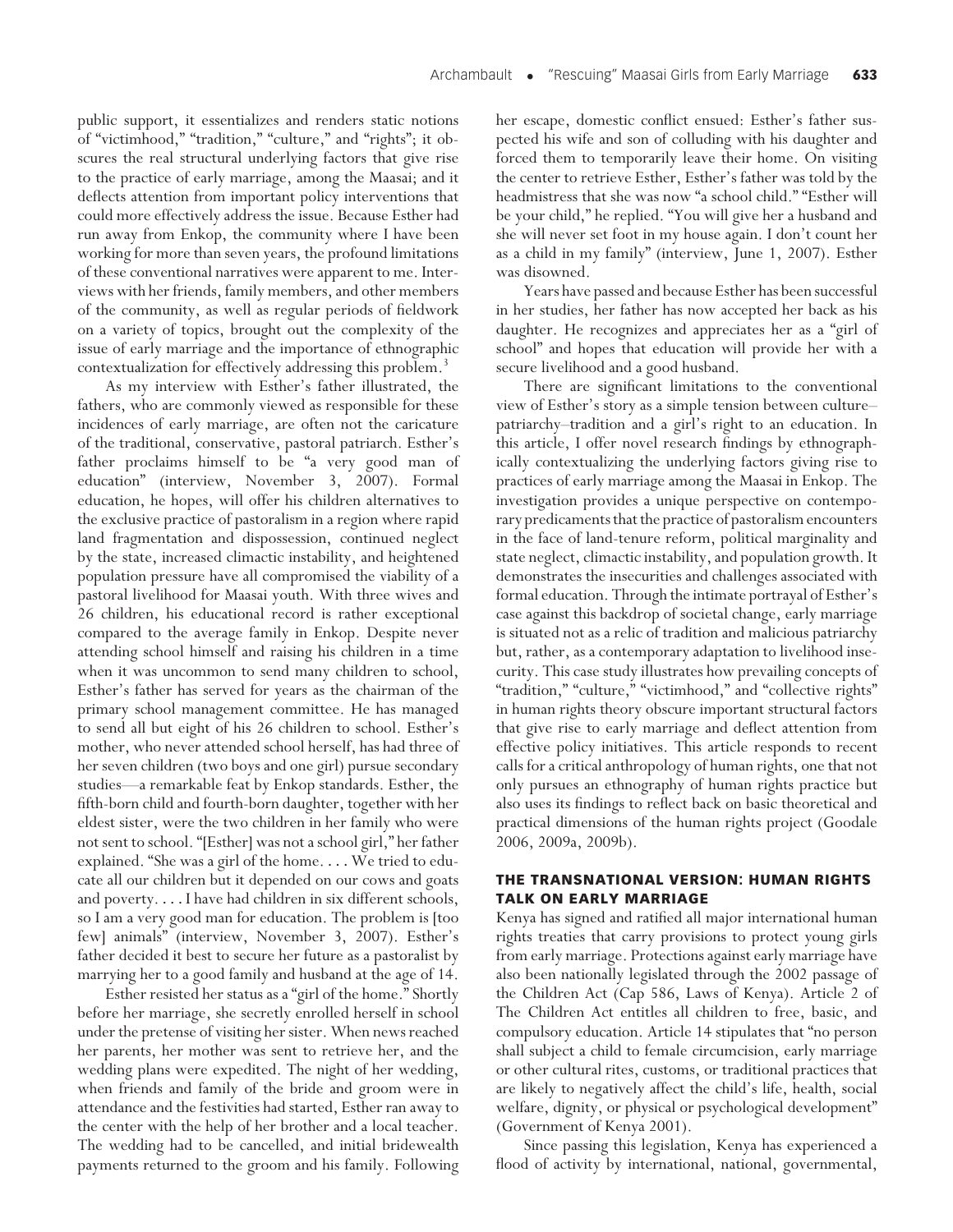and nongovernmental organizations that are campaigning against and monitoring gender-based infringements on the rights of the child. The term *early marriage* is powerfully constituted as it simultaneously signifies an inappropriate age to marry (also captured in the term *child marriage*) as well as an inappropriate time to marry, implying that one ought to be doing something else during this period of childhood (mainly, pursuing an education). Thus, even if not explicitly addressing early marriage, these organizations often take issue with many practices associated with or implicated in what has come to be defined as *early marriage,* including child marriage, female circumcision, girl child education, reproductive rights, and arranged marriage or betrothal (Shell-Duncan and Olungah 2009). This conceptual overlap makes early marriage a powerful infringement of child rights, one that has become a prevalent concern among many organizations addressing Maasai development, most centrally the recent network of rescue centers.

Rescue centers and rights activists have played a key role in perpetuating a particular narrative of the early marriage issue that circulates transnationally and locally. An article from the news brief section of the UN Population Fund website (2005) describing a rescue center in Kenyan Maasailand serves as a typical illustration of this popular early marriage narrative:

Silvia Selula looks dazed and lost. A faint wrinkle creases her otherwise cherubic face. Occasionally a furtive smile appears at the corner of her mouth. Her face says a lot about what she has endured, especially in the last few weeks, and about her optimism about the future. Silvia is the latest addition to the Tasaru Ntomonok Girls Rescue Centre in Narok, Kenya.

Most of those who listen to her mumble her story shake their heads and wonder how the fate that almost befell Silvia could be tolerated in Kenya today. Silvia is nine years old. A few weeks ago, her father married her off to a 40-year-old man. She had no say in the arrangement. Neither did her mother, who reluctantly acquiesced. It is, after all, still a man's world on the rolling plains of the Southern Rift Valley, the home of the Maasai.

The writer continues on to explain how the events of Silvia's marriage were progressing as Maasai "custom" and "tradition" would dictate, with Silvia being "frog marched" to her fate as a fourth wife. The rescue center proceeds to "free" Silvia from the common fate of "child marriage" and "the harmful practice of female genital mutilation/cutting (FGM)" that is inflicted on so many young Maasai girls. Readers are assured that the center has "reconciled" girls with their families and that education of these girls will help put an end to "gender-based violence" by promoting "gender equality" and, ultimately, empowering women.

This prevailing narrative form is characterized by the use of a story line structure and the framing of issues through morally unambiguous and emotionally charged dichotomies—rhetorical techniques that Emery Roe (1994) and others (Gasper and Apthorpe 1996; Stirrat 2000) argue serve only to simplify complexity and render social life manageable and more amenable to policy action. The story line limits the issue to a problem between traditional patriarchs and progressive daughters. Esther, Silvia, and other young women are cast into the role of innocent victims fighting against the evil intentions of fathers or uncles whose actions are propelled by the force of "deeply rooted" and "patriarchal" "traditions" and "customs" in which wives and daughters "acquiesce" and "have no say." "After all it is still a man's world," concludes the UNPF article. The simple story with its simple characters becomes more than a fight between a girl and her father. It is a battle waged against patriarchy in the name of women's rights, against tradition in the name of modernity and progress. There is, thus, no doubt about who should win. Action is imminent, inaction morally reproachable. Such narrative frames effectively obscure and render irrelevant the larger and more complicated context giving rise to early marriage.

Anthropologists have been on the forefront of criticizing representational frameworks within human rights discourse (Wilson 1997). "Legalistic" accounts of human rights violations are said to strip events of their social meanings and subjectivities and conceal the ambiguities and contingencies that are at the heart of acts of injustice. This goes against the very goal of ethnographic investigations of human rights practices, which aim to restore subjectivity and contextualize rights violations by exploring their local interpretations and "vernacularizations" (Goodale 2007; Merry 2006a, 2006b).

## **LOCAL VERSIONS: PROLIFERATION OF RIGHTS-BASED DISCOURSES IN ENKOP**

Enkop, the predominantly Maasai community and central site of this study, stretches over 200,000 acres in the southern district of Kajiado. It is home to approximately 10,500 residents. Low altitudes, variable and little rainfall, and poor soils produce a semiarid climate with little agricultural potential. Consequently, traditional livestock husbandry is the primary economic activity in Enkop. Cattle, goats, sheep, and even a few camels are raised through a form of transhumant husbandry: during the wet season animals are grazed within the vicinity of a permanent homestead, and during the dry periods they are moved to distant pastures. There is little infrastructure in Enkop. Residents have access to water through scattered boreholes, seasonal streams, and hand-dug wells. There is no electricity and no paved roads. The closest paved road is 35 kilometers away from a small town center, which is comprised of a number of shops, an administrative office for the local chief, a health clinic, a primary school, a newly built secondary school, and a weekly livestock and goods market.

Rights discourses flow to Enkop residents through three main channels. Most notably, schooling provides a platform through which national perspectives are disseminated locally. Survey data on schooling I carried out in Enkop show a dramatic and relatively recent increase in school participation within the community, with gender parity in the youngest cohorts. According to the 2005 survey, two thirds (66 percent) of children ages 6–15 years old had attended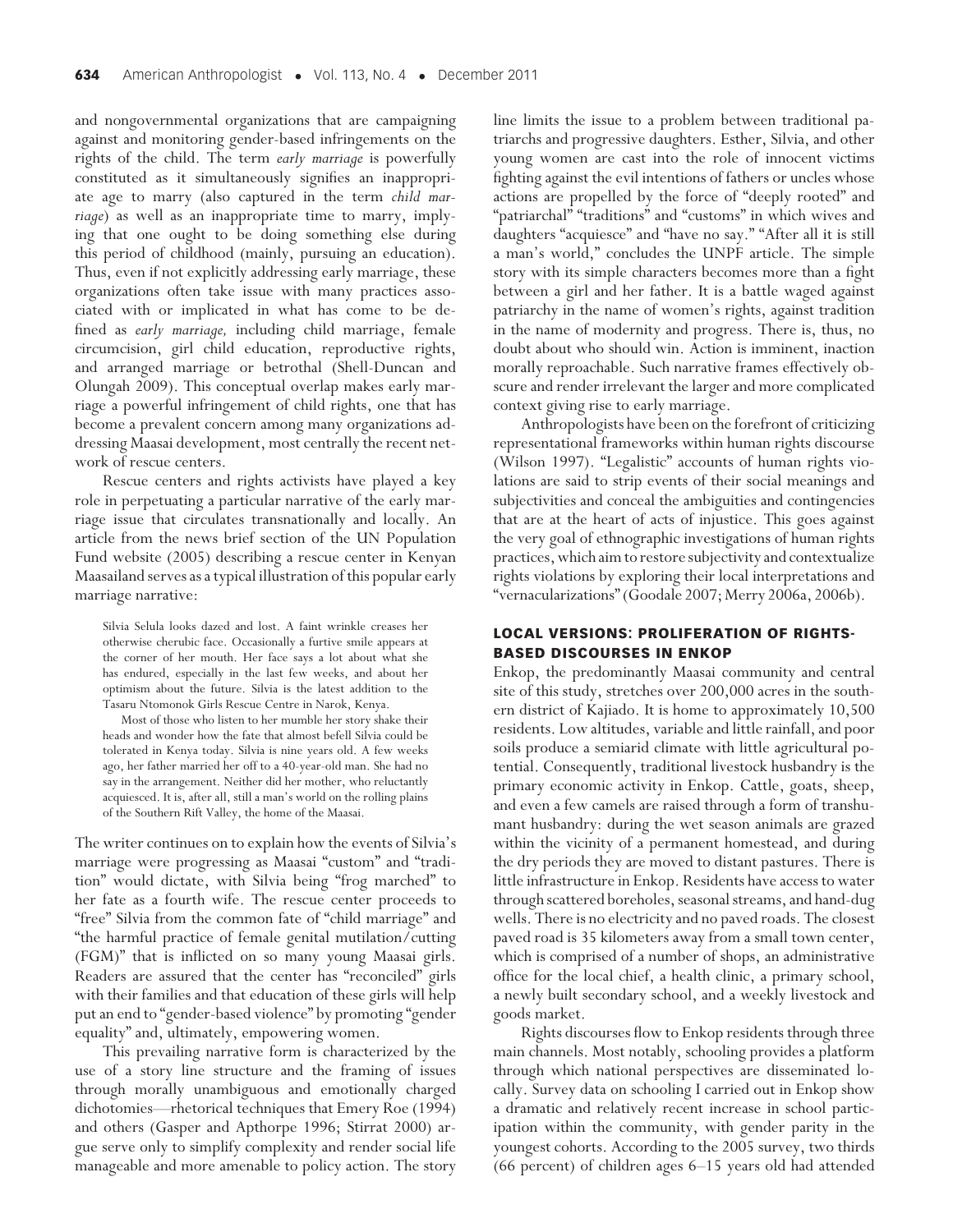formal schooling for one year or more compared with less than half (47 percent) of the age-group above them (ages 16–25 years old). Among adults ages 46 and above, only 16 percent had ever attended school. With regard to female participation rates, the changes are even starker, with gender parity being reached in the youngest ages. In the cohort of children ages 6–10 at the time of the survey, the percentage of girls having attended one or more year of formal schooling was even higher than that of boys (64 percent of girls compared to 60 percent of boys). Among women ages 46 years and above, only nine percent had ever attended one or more years of schooling (Archambault 2007). The rise in primaryeducation participation in Enkop is linked to the perceived decreasing viability of pastoralism as a livelihood strategy for future generations, which I will further discuss below. School children read about human rights in their textbooks and hear rights proclamations from their teachers and school visitors. On special occasions (sports days or celebrations), they disseminate these messages through song and dance to their guests, parents, and fellow peers. Churches act as a second prominent channel with, according to the 2005 survey, approximately half of the adult population self-identifying as Christian (Archambault 2007). Early marriage is an issue raised during church sermons, prayer meetings, and other social religious gatherings. The church leadership quite actively promotes education of the girl child, the sanctity of love marriages, and free choice of life partners and condemns polygyny as well as both early and out-of-wedlock pregnancy. The third prominent channel is the growing local presence of the numerous NGOs servicing the Enkop community whose agendas focus on women and children's rights. These organizations hold local meetings, visit churches and schools, and sometimes distribute posters or other reading materials to educate the public on the rights of the girl child and to issue warnings against the practice of early marriage.

How influential are the (trans)national discourses on the ways in which people in Enkop think about early marriage? Sally Engle Merry (2006a) provides a classificatory continuum for situating the degree of similarity between transnational rights discourses and local variations, distinguishing between replication, hybridization, and subversion. Although Esther's case seemed to elicit reflections that spanned the spectrum, all of those interviewed seemed to retain the prevailing structural binaries found in popular narratives. They identified Esther as a victim and her father as a violator. They invoked early marriage as a traditional custom that was incongruous with modern times. They spoke of tension between individual rights and culture and collective practices. Some interviewees replicated the emotional charge of these binaries by angrily condemning Esther's father for his patriarchal and malicious intentions to violate and oppress his daughter's rights to an education. One young female respondent went as far as to accuse Esther's father of marrying off Esther as a way to punish his least favorite wife (Esther's mother). "He's a bad man," she insisted. "He does not like when girls go to school ...and

he does not love Mama Esther" (interview, August 11, 2010). Some directed their blame, more generally, on Maasai men's greed for livestock, as reflected in the words of a young pastor: "Most of the people give out their girls to be married just ... to get cows. They are greedy" (interview, August 13, 2010). Such sentiments reflect the transnational narrative constructions depicted in the UNPF article or the slogan "Don't sell your daughters for a cow" that adorns the walls of NGOs in Kajiado and Nairobi.

Most people interviewed, however, seemed to embrace a hybrid variation by retaining the binary structures while infusing them with local meaning, which significantly softened their antagonism. A less aggressive perspective seemed to arise not only from an intimate understanding of the people involved (and their intentions) but also from an experience and interpretation of "tradition" and "culture" as something that, while perhaps outdated, was nonetheless largely dignified. "He is not a bad man. He has just taken a wrong decision," expressed an elderly mama (interview, August 13, 2010). "The guy is an innocent guy. It is the culture," said an educated young man (interview, August 11, 2010). Much of the empathy shared in the case of Esther's father was not only because of his outstanding record of educating his children and commitment to education but also to the fact that Esther had not originally been enrolled in school. "She was a girl of the home," her father and others insisted. The educated young man explains: "It was the traditional agreement. So that is what you follow. ... I don't blame him. He had two [uneducated] girls and ... they got married. ... That is the criteria of the father. ... It is not wrong. That is how it is for our culture" (interview, August 11, 2010).

The common distinction made by many interviewed between the marital rights of "local" or uneducated girls versus those of schooled girls could be considered subversive of the transnational discourse. Educated girls, several insisted, are given the right to decide on the timing of their marriage and choose their own partners, whereas the marital decisions for "girls of the home" are determined by their parents.

The way in which Esther escaped her marriage was raised on several occasions and elicited some sympathy for her father. Several people who I interviewed felt that Esther should not have waited until the day of her wedding to assert her rights. They believe she should have talked to her father or called a meeting with the local chiefs before the groom and his family arrived. Especially the men interviewed seemed to empathize with how shameful the turn of events must have been for Esther's father and how disappointing and disruptive for the groom and his family.

Remarkably, no interviewee explicitly or fundamentally rejected the use of the dichotomous conceptual framework described above to explain practices of early marriage. Even if the meanings were softened and sympathies with the parties involved were expressed, Esther's father was seen to be at fault and early marriage rendered as a cultural practice of the past. From the perspective of those interviewed, there seemed to be only one way to secure the well-being and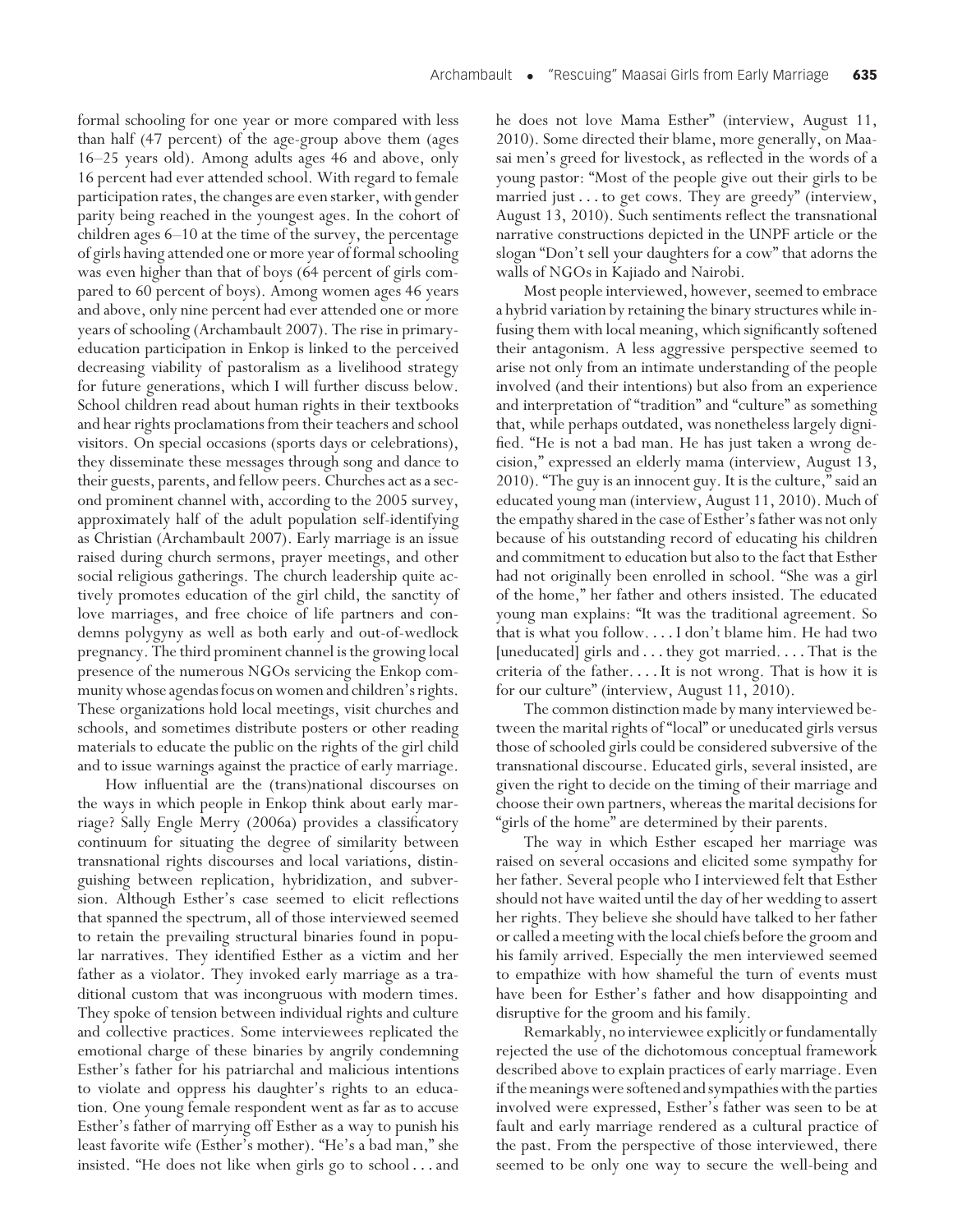future of daughters in Enkop: through education. Only one age-mate of Esther's father came close to breaking out of the confines of this frame by suggesting that the path of early marriage could be a modern possibility and the result of love felt for a daughter: "He had other girls whom he sent to school and others to be married," suggested the man. "He loves a lot his children. And he is not a bad person. He chose a very good person [for her to marry]" (interview, August 18, 2010).

## **"ANOTHER" VERSION: PREDICAMENTS OF THE PATRIARCH**

"Had I know she would have been this good of a student, I would have chosen her all along," Esther's father explained (interview, November 3, 2007). Admittedly, I first dismissed his statement as a simple justification. However, the more I learned about Esther's situation and situated it within the larger context of social change in Enkop, the more significant it became. Assuming that fathers love and want the best for their daughters—which I strongly believe holds true for most fathers in Enkop—I have come to appreciate the difficulties parents face in choosing the "best" path to secure the future well-being of their daughters.

Most parents in Enkop today question the viability of pastoralism as an exclusive livelihood strategy for all of their children. There is a pervasive sentiment throughout the region that pastoralism is becoming much more difficult because of the combined forces of land and resource fragmentation and dispossession, which have been accelerated by recent land-tenure reforms, increased climactic instability, continued state neglect, and increasing population pressure. Over the past few decades, per capita livestock holdings in Kajiado district have fallen well below subsistence survival levels (Anderson and Broch-Due 1999; Talle 1988). Residents of Enkop periodically suffer dramatic droughts that threaten to decimate their herds. The drought of 2000 killed an estimated 80 percent of cattle and 70 percent of small stock. Estimates of livestock losses from the most recent drought (2008–09) are still undetermined, but many people believe that droughts have become more frequent and more severe. In the 19th century, pastoralists faced great environmental calamities, outbreaks of disease, and severe drought, but many managed to recuperate their losses over time. Today, however, environmental adversity is compounded with a long history of political marginalization by the colonial and postcolonial states, which has resulted in an increase in economic marginalization (Anderson and Broch-Due 1999). Investments in the pastoral sector have been neglected by a long-standing view that pastoralism is an unproductive, inefficient, environmentally destructive, and archaic mode of production (Waller 1999). With little understanding of pastoral ecology and indigenous systems of resource management, many of the development initiatives aimed at "rationalizing" animal husbandry disrupted the livelihood and rendered pastoralism more precarious. The state has also long been implicated in pastoral land

dispossession, through colonial treatises of relocation, the allocation of pastoral lands for national parks and reserves or for other commercial interests, and the continued encouragement to privatize communally held grazing lands (Galaty 1992; Lesorogol 2008; Mwangi 2008). Although privatization has been pursued by many Maasai as a way to prevent further dispossession of their rangelands because of encroachments by the state and neighboring groups, it has made them vulnerable to territorial losses through land sales or exclusion from private property. Despite the fact that privatization is not yet complete in Enkop, many complain that it has already intensified the difficulties of pastoralism by considerably restricting livestock mobility. According to the 2008–09 land-tenure survey, 59 percent of men and 71 percent of women interviewed in Enkop reported that the subdivision of land made pastoralism more difficult, while only 10 percent of men and 2 percent of women reported that privatization made pastoralism easier.

Given these growing constraints on pastoralism, residents of Enkop must turn to their social networks for protection of and access to resources—arguably more than ever before. Maasai lineage, clanship, age-set, and marriage systems provide an institutional foundation for these networks. In this light, and at the risk of sounding reductionist, the continued (or even heightened) importance of "customary" marriage in connecting families to pastoral resources now under individual title and providing strong links of mutual support and reciprocity must be noted.

Although recognizing the diversity of marriage practices among the Maasai (Bledsoe and Pison 1994; Coast 2006; Hodgson 1996; Talle 1988; von Mitzlaff 1988), still there exists a strong set of cultural norms that define the "customary" system of Maasai marriage. This system is exogamous, in that both men and women should take their spouses from clans other than their paternal and maternal clans. Typically, customary marriages are arranged by the parents of both bride and groom when both girls and even boys are young and uncircumcised. They are often arranged through lengthy processes of negotiations and are characterized by a "protracted" form of marriage payment (Hakansson 1989). Compared to other East African patrilineal groups, Maasai pay a small initial bridewealth payment of a few animals, beer, blankets, and, more recently, cash, with the understanding and expectation that transactions of livestock and other forms of support will continue through the course of the marriage. This form of marriage is understood and valued as an alliance of families. Although parents look at the individual qualities of potential brides and grooms for their children, much consideration is given to the wider qualities and characteristics of the families that are being united. Marriage is understood as creating powerful linkages to new resources and obligations of mutual social and economic support. There is probably no greater gift, as viewed by the Maasai, than having been given a daughter. Affines share a special bond. Daughters do not disappear from their natal homes into their new families but remain central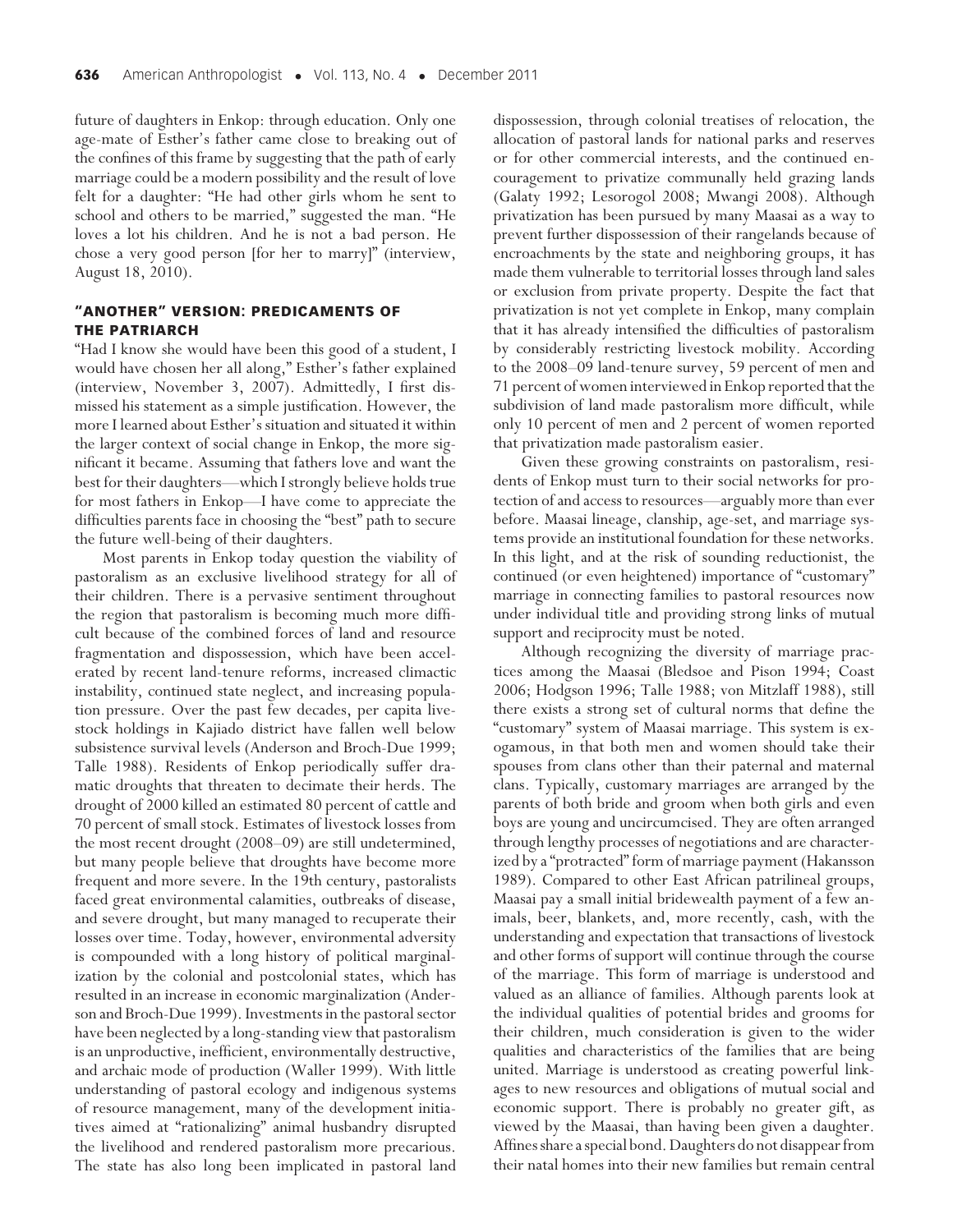nodes of sociality and security between these families. "The relationship will be very strong [between affines]. They will help each other throughout," explains an elder man. "They have a very strong relationship because of the girl that was given to that family," he continues (interview, August 18, 2010). An educated young mother who is a third wife to her husband adds: "[The two families] are now becoming like sisters and brothers" (interview, August 8, 2010).

Given increasing pressure on pastoral practices and the role that customary marriage plays in providing extended family support, it is perhaps less surprising to note that, in contrast to the general trends in Kenya and elsewhere in East and sub-Saharan Africa (Mensch et al. 2006), age at first marriage among the Maasai seems to be actually decreasing rather than increasing. In the not-so-distant past, explains one young man, "the girls waited until they knew how to milk a cow and to carry a container of water and carry firewood and also to know how to feed the small kids" (interview, August 11, 2010). An elder mother adds: "Men took a very long time [to marry]. They even grew beards. They stayed for a long time before they were circumcised. Not like now" (interview, August 13, 2010). Survey data from Enkop supports the common assertion that the age of marriage for both girls and boys has been decreasing over time because the age of female circumcision, which is commonly performed immediately prior to marriage, shows a steady decrease. Women ages 60–69 years old at the time of the survey were circumcised on average at 19.7 years old, whereas women ages 20–29 were circumcised at 16.6 years old.

Ernestina Coast (2001, 2006) finds a similar trend in several other Maasai communities in Kenya and Tanzania. She attributes this change to "modernizing" influences, as young men step out of the livelihood and out of the control of their fathers. They no longer have to wait to amass livestock wealth or wait for the ritual sanctions to be married. In Enkop, several explanations circulate. Similar to Coast, many point to the attrition of cultural practices, whereby young boys and girls forego or expedite rites of passage and are circumcised at increasingly younger ages. A young, educated man, himself circumcised at the age of 15 because of the social pressure of other circumcised boys at his school, reflects: "I think it is the community culture which is changing slowly. They circumcise both boys and girls at a very young age ...and then girls are let out for marriage" (interview, August 14, 2010). Education is identified as a powerful force in expediting adulthood, as students want to attain adulthood before reaching the final grades of primary school. Many also attribute the decreasing age of marriage to increases in early pregnancy, discussed in more detail below.

Finally, people claim that early marriage is a product of insecurity and poverty, exacerbated by the heightened challenges to pastoral livelihoods. "Sometimes the children are so many at home that you cannot educate them, you cannot provide food for them, so the only alternative is to marry them," explains an elderly mother (interview, August 13, 2010). Several residents explained that under circumstances

in which families struggled to provide for their children, marrying out a daughter to a good family would better secure the daughter's future and would relieve some of the pressure of providing for the remaining members of the family. As one elder explains: "You can not just give your daughter to be married by anyone. You must choose for someone who you know will care for your daughter. And they do that by marrying their daughters to see that they have a good future" (interview, August 18, 2010). Logos on T-shirts chastise fathers for selling their daughters for cows. Although their blame may be arguably misdirected, the link between early marriage and poverty is probably quite salient as marriage remains one of the important mechanisms through which families can draw on support and security and ensure that daughters are well protected in good homes.

As elsewhere in Maasailand, people in Enkop have responded to the insecurities of pastoralism by finding ways to diversify their sources of income (Hodgson 2001; Homewood et al. 2009; Thompson and Homewood 2003). The options for diversification and small-enterprise development are limited in Enkop by the lack of electricity, poor infrastructure, low levels of education among the adult population, and a difficult climate for agricultural endeavors. For this reason, pastoralism and the marketing of livestock is still one of the most important sources of income and security for families in the region. However, for the younger generation, parents are investing in formal schooling in the hopes that this will provide their children with the skills and opportunities to enhance opportunities for livelihood diversification. "Education is the key to life" is a common saying today in Enkop. Schooling and the employment that it promises are seen as new options by which Maasai families protect themselves against the vulnerabilities of pastoralism (Archambault 2007).

Schooling is by no means, however, the panacea that many (esp. young) enthusiasts in Enkop suggest. Parents, mothers especially, have taken on increased herding and domestic responsibilities to compensate for the loss of their children's labor while they attend school. Schools in Enkop are few and dispersed over a wide area. According to my 2005 survey, on average children live 57 minutes' walk away from the nearest primary school, with many children having to walk for upward of two hours through wild shrub land to reach school. Consequently, parents wait for children to be "big" enough to make it to school, sit through the day and learn productively, and return home safely. The practice of sending children to live with family or friends living closer to schools is common in Enkop and demonstrates the level of dedication both children and parents have toward schooling (Archambault 2010).

As a consequence of difficulties in accessing school, Maasai children—girls especially—often begin their education at a relatively late age. Consequently, girls often reach reproductive age while still in primary school. The school environment affords considerably more exposure and unsupervised interaction between boys and girls, and according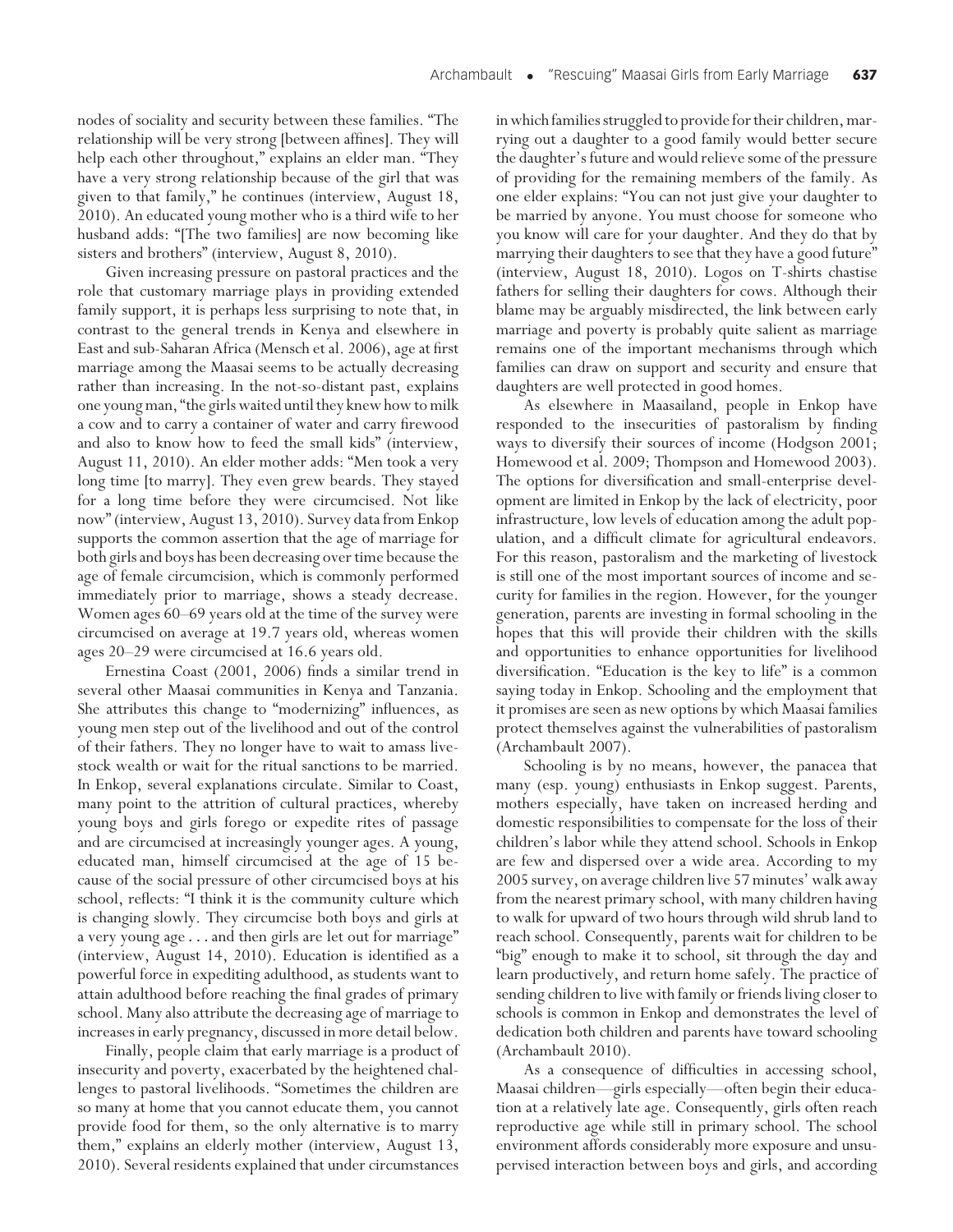to many this has resulted in a surge of early pregnancies. In Kenya, not just in Maasailand, pregnant girls are discouraged from remaining in school because they are often perceived as a bad influence on their peers. Among the Maasai, an early and unexpected pregnancy will commonly trigger circumcision followed by marriage. "It is a taboo for a Maasai girl to be pregnant when she's not circumcised," an elder man explains. "Fifty years ago there were no girls who just got pregnant [so young]. ... But nowadays it is very common. They circumcise quickly ... so that she is not pregnant when she is a girl," he continues (interview, August 18, 2010). Over the years, I have witnessed more and more cases where young schoolgoing mothers leave their newborns in the care of their family and return to their studies after giving birth. Whether pregnancy should preclude further education and mark a young girl's transition to customary family life is contested in Enkop. In fact, the two other cases of "rescued girls" in Enkop that I have heard about concerned situations of school pregnancies. The risk of early pregnancy weighs heavily on the minds of parents as a real risk of formal schooling.

Parents are also concerned that their children will not be able to translate their education into livelihood security. Formal-sector salaried jobs in Kenya seem to demand increasingly higher levels of education, and the Kenyan school system is highly competitive, with positions in secondary school available for only just over half (55 percent) of primary graduates (Nyerere 2009). Young women in Enkop who manage to avoid pregnancy or other situations resulting in their dropping out nevertheless have to obtain high enough marks on the national primary leaving exam to secure a spot in the competitive secondary system. Low-quality educational provision in Enkop—because of large class sizes, understaffing, lack of learning resources, and a nonconducive study environment, among other factors—make this a real challenge, especially for girls. Those who manage to obtain high enough marks often find the secondary school fees and associated costs prohibitive. According to the 2005 survey data, a little over one quarter (28 percent) of girls between the ages of 26 and 35 who attended primary school entered secondary school, with only ten percent pursuing some form of tertiary education (Archambault 2007).

With high levels of dropping out inevitable in the current competitive system, there is great pressure to offer good quality basic and primary education. Yet parents in Enkop complain that even primary school graduates have substandard levels of literacy and numeracy and observe that secondary-school graduates often come home jobless but unwilling to herd livestock, a job they associate with the uneducated. Inadequate access to vocational and technical training, pedagogical approaches focused on rote learning and the acquisition of exam-based knowledge, and a biased curriculum that presents pastoralism as an archaic mode of production are all aspects of the current school system that render even primary graduates, in the opinion of many parents and in the words of a primary school teacher, as "half-baked cakes." Furthermore, school children often want

to arrange their own marriages, leading many parents to fear the implications this will have on their security and wellbeing. They question whether such alliances will provide as strong protection for their children and whether they themselves will be in the position to mediate marital disputes if they are not responsible for having formed the union.

So although sending girls to school is the path that most parents in Enkop are choosing to secure the future wellbeing of their daughters (recall that in the 2005 survey, the percentage of girls with at least one year of schooling was higher than that of boys), the risks of dropping out and uncertainties related to whether or not formal education will lead to livelihood security make it less of an obvious choice than the human rights discourse suggests. In this light, choosing early marriage may be understood as a decision taken by parents who have lost confidence in the education system or in the economy or who do not trust their daughters' future to the hands of the state. So, contrary to popular belief, early marriage may be more effectively understood as a modern adaptation—a decision made not out of a "deeply rooted custom" and "patriarchy" but, rather, out of love, concern, and insecurity.

#### **IMPLICATIONS OF AN ETHNOGRAPHIC VERSION**

The ethnographic version I have provided above, which breathes social life into Esther's story and situates her father's decision in a wider context of profound socioeconomic and ecological change, threatens to dismantle the prevailing dichotomies that are often used to frame the issue of early marriage among the Maasai. Such an approach debunks the powerful dualism of victim and violator that is pervasive in (trans)national and local accounts of early marriage. In light of the circumstances in which Esther's father's decision was made and his intentions, he shifts from a symbol of patriarchal oppression to a persona of a concerned father. No longer simply a violator of his daughter's rights to an education, he can be understood as a victim himself of economic, ecological, and political forces beyond his control that render the path that would attain security for Esther (and other young women like her) more uncertain. Other anthropologists engaging in human rights issues have, similarly, found the lens of victim versus violator limiting in its neglect of the range of subjectivities and historically situated positions people embody (Ross 2003; Wilson 1997; Wilson and Mitchell 2003). The binary framework also deflects attention from human rights abuses that are not perpetrated by individuals but, rather, by economic, political, or social forces at large.

An ethnographic perspective on Esther's case challenges the tradition–modernity dichotomy. Early marriage is historicized and is situated not as a relic of an age-old tradition among conservative pastoralists but, to the contrary, as a modern phenomenon: a shift downward in the age of marriage in response to cultural change and increasing poverty and marginalization. Anthropologists have heavily scrutinized the culture–tradition concept, moving away from a static and bounded interpretation onlyto find its essentialized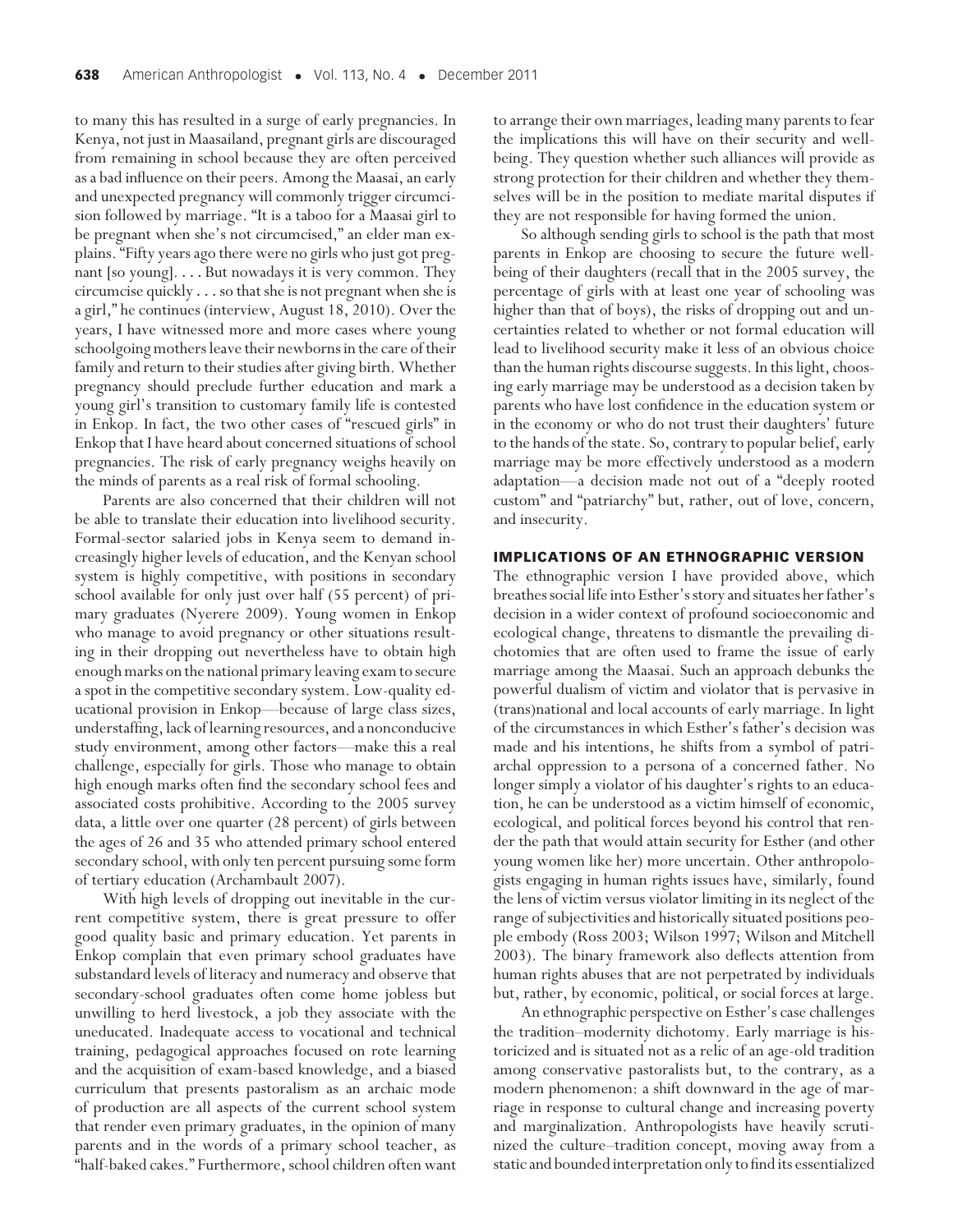forms clung to by informants and fuelled by "rights talk" (Cowan 2006; Cowan et al. 2001; Eriksen 2001; Merry 2006b; Preis 1996). Esther's uneducated father, an exclusive pastoralist and polygynist who is simultaneously an educational leader and advocate, sits precariously on both sides of the tradition–modern binary. And Esther, who rejected her status as a "traditional" girl of the home in favor of the status of a "modern" school girl (even at a late age), illustrates the agency people possess to move themselves in and out of such symbolic categories. Her case serves as a warning to human rights theorists and practitioners to avoid essentialized, nonpoliticized, and nonagentive notions of culture and tradition in human rights theory.

Further, this ethnographic approach challenges the perceived irreconcilable conflict between individual and collective rights (Berting et al. 1990). It reveals a redundancy, argued by Jack Donnelly (1990), wherein the rights of individuals acting as members of social groups become disaggregated into separate forms of entitlements: "There is no necessary logical incompatibility between the idea of human rights and peoples' rights (or other group rights)—so long as we see peoples' rights as the rights of individuals acting as members of a collective group, and not rights of the group against the individual" (Donnelly 1990:48). When put into context, the "collective right" of arranging marriages appears to be an expression of individual rights to integrity and security. Father and daughter can be understood as sharing similar fundamental goals (security of well-being) while disagreeing on the means through which to achieve them. The reverse also holds true in Enkop. What gets classified as an individual right, in this case the right to education, is also perceived locally as a collective right and a responsibility. Many people in Enkop think about formal education as a means of empowering the community at large. "The pen is the spear of today" is a common saying meant to instill in the young a commitment to defend and protect their community with the knowledge, networks, and resources afforded by education. So although the binary frame obscures the conceptual overlap of individual and collective rights, it also ignores the plurality of collectivities of which individuals are a part. For example, Esther's father is part of a collectivity of elders who continue to practice pastoralism and who perceive it as an enduring and important form of security for some. Esther is a part of a growing collectivity of young women who are striving to attain security and status through schooling. Different collectivities may very well perceive different pathways by which to achieve shared goals or rights.

In this light, Esther's case also speaks to another powerful dichotomy structuring children's rights discourse: howto reconcile the will of parents with the will of (underage) children. Interestingly, this issue was never raised in discussions locally about the practice of early marriage. Several people made mention that Esther had a very strong will to go to school, as she had enrolled herself very late and was willing to start at a grade typically well below her age. This showed great determination and promise that she would do well in

school. However, those who reprimanded Esther's father's decision to marry her did so not because they believed parents should listen to the will of their children but, rather, because they strongly believed that education was the right path to a better future for young girls. For every young girl or boy who pleads to their parents to be sent to school, there is likely one who pleads against being sent or who wishes to discontinue. Children drop out from school for many reasons, but some do so to the great disapproval of their parents because they simply lose interest or would rather be doing something else with their time. Maasai parents strongly hold on to the responsibility and the authority to make decisions for their children. There is a strong belief that the young lack the hindsight or experience necessary to make informed decisions about their future. This belief is held not just about young children. Age-based seniority is central to Maasai social organization and sociocultural life. Throughout one's life, one always remains under the authority and decisionmaking power of a group of elders, who are perceived as parents of a generation. Although parental authority is highly valued and institutionalized in Maasai society, it is important to note that young people find ways to exercise their will. Esther is an obvious reminder of such agency.

Although the discursive binaries distort a proper understanding of the practice of early marriage, the situation of early marriage, nevertheless, reveals a real injustice in gender inequality. It is unjust that the "modern" path of a good education followed by job opportunities and free partner choice is so insecure for both young girls and boys—but especially for young girls. In the current context in Enkop, young boys can have an earlier start at schooling because they are believed to better withstand the difficulties and risks associated with long travel to and from school. Unlike girls, boys do not bear the responsibilities of out-of-wedlock parenthood and consequent withdrawal from school if their sexual relations result in an early pregnancy. According to many, boys have less demanding responsibilities in the home after school and thus have more time to study. They generally have higher test scores than girls in Enkop and are encouraged by better job prospects. The discourses present this injustice and inequality as a product of a state of mind (of culture, tradition, and patriarchy), and thus policy measures focus on the punishment of fathers and the need to educate men on the rights of the girl child. When Enkop residents were asked how to solve the problem of early marriage, the reply of a young pastor was indicative of most opinions:

The only way they can solve this problem is to discipline these people who force their children to be married early [and take] them out from school ... so that it is an example for other people. ... They will have that fear: "I will not do it because the government does not like it." [interview, August 13, 2010]

Without dismissing such approaches, which may be necessary in the short term for safeguarding young girls' opportunities to pursue formal education, Esther's situation reveals how the focus on culture and patriarchy obscures important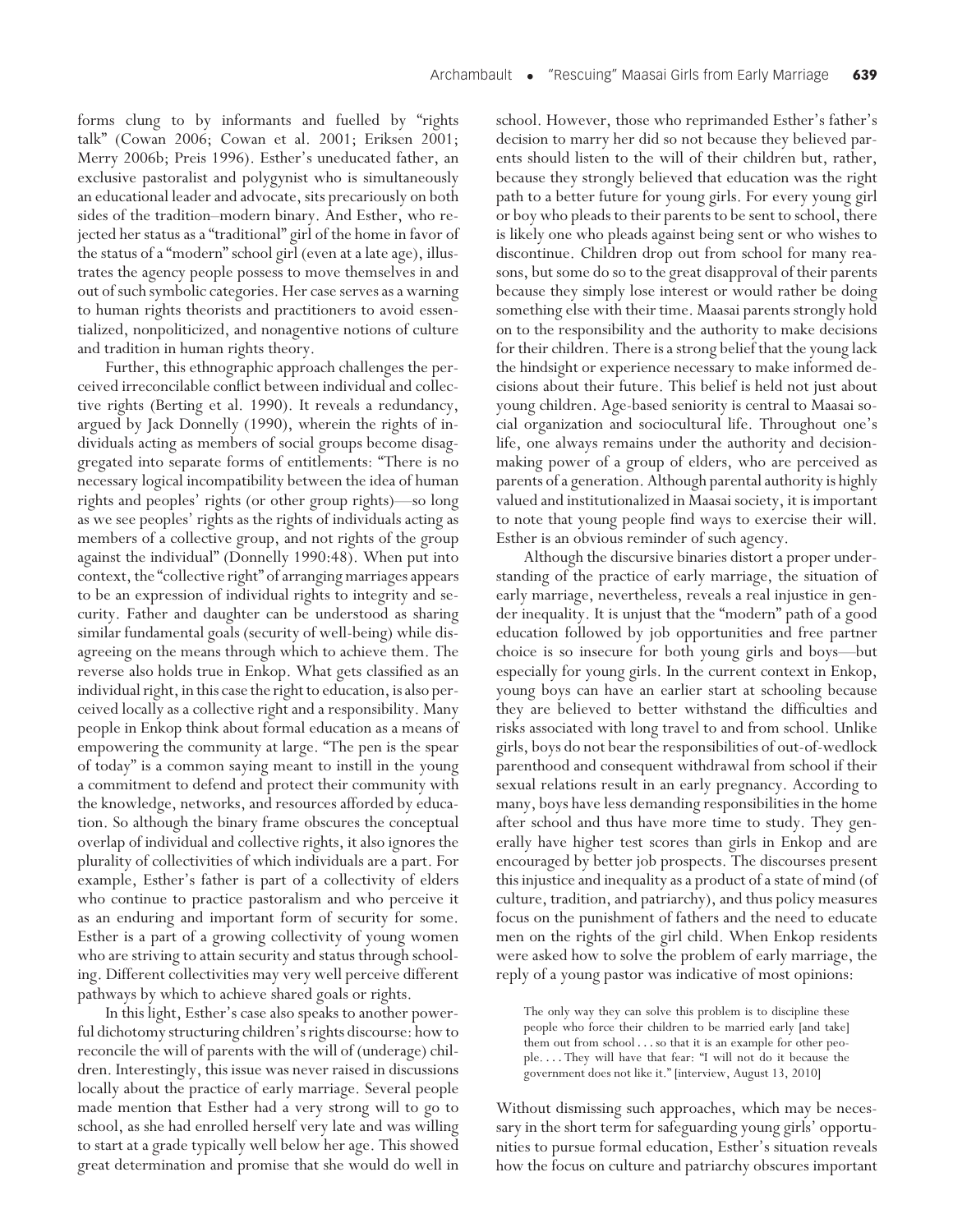underlying forces that perpetuate such inequalities. Dorothy Hodgson (1999) wrote of patriarchy among the Maasai as a "consequence of history" rather than a situation inherent to the culture and temperament of pastoralists. She situates the gradual political and economic disempowerment of women in relation to men as a product of colonial and postcolonial interventions in political life and the commoditization and monetization of the pastoral economy. Similarly, there are real historical and structural factors underlying the practice and injustice of early marriage that deserve serious policy attention and hold the promise of being more effective in the long term.

Esther's case identifies the root cause of early marriage as economic insecurity and lack of confidence in the ability of the educational system to provide for the well-being of Maasai children. In this light, policy initiatives aimed at eliminating the practice of early marriage should focus on securing better livelihoods for Maasai by addressing the challenges that impinge on arid land livelihoods and in particular on extensive animal husbandry. More economic security would allow parents to hire labor for domestic and herding needs, allowing children to attend school and focus on their education. Parents could then afford education and could nondiscriminately send their children to primary school and support them through the high costs of secondary and onward. Greater economic security would reduce the pressure on the institution of marriage as a means of enhanced security and preclude the need to marry daughters into more supportive homes. To enhance economic security among families in Enkop, the government should recognize the continued centrality and economic importance of pastoralism—not only to the Maasai and other communities inhabiting the semiarid and arid lands of Kenya but also to the country as a whole. Investments should be made in improved infrastructure (e.g., transport and communication technology) that would allow pastoralists greater mobility and access to markets. Pastoralists need much more assistance preparing for, coping with, and recovering from dramatic income shocks brought about by drought. Arguably, most pressingly, careful attention needs to be paid to the ongoing process of land privatization, which in Enkop and many other localities is rife with corruption in terms of the allocation of parcels, undermining effective forms of land use and further marginalizing the poor.

Alongside investments aimed at improving pastoralism and raising economic security, numerous educational improvements would render the path of schooling for young girls more secure. Investments in building and staffing more schools would decrease the average distance to and from school, thus allowing young girls to start school at competitive ages. This in itself would contribute to reducing the risk of early pregnancy, which should also be a focus of policy attention. Early pregnancy prevention and management efforts (in the form of, e.g., educational awareness programs and support for child care) should not only focus on young women but also young men, ensuring

that girls are not alone, as they often are, in shouldering the responsibilities and implications of an early pregnancy. Furthermore, numerous educational interventions could help address the poor quality of primary education in Enkop. More schools and more teachers would reduce class sizes, which are currently reaching over 100 pupils per class in the early grades of some primary schools in Enkop. With smaller class sizes, teachers could give each student more instruction and attention. They would be able to spend more time grading and giving feedback and could more easily employ child-centered pedagogical approaches for classroom learning. Primary schools in Enkop are also very underresourced. Teachers in Enkop complain that their students perform poorly on the national placement exams for secondary school because they do not have the resources to purchase practice exams or to give students their own textbooks for home study. Addressing school access, early pregnancy, and educational quality could all productively contribute to reducing the practice of early marriage by securing the path to higher education for young women.

If livelihood and educational insecurity for the people of Enkop could be better addressed, fathers could then make the choice to keep their daughters in school not in "fear of the government" but in confidence that the decision is a good investment toward their daughters' and their families' futures.

#### **CONCLUSION**

In this article, I have examined the limitations of (trans)national and local discourses in understanding and addressing the practice of early marriage among the Maasai. These discourses depict early marriage as a violation of a girl's right to education by fathers who are motivated by tradition, culture, patriarchy, and greed. From this perspective, solutions to early marriage target fathers and focus on enforcing the law through fines and jail time.

Through an ethnographic exploration of Esther's particular case, this article has contextualized the practice of early marriage and situated it as a recent phenomenon brought about by cultural change and growing poverty and marginalization. Land and resource fragmentation and dispossession, increasing climactic instability, continued state neglect, and rising population pressure have weakened the viability of pastoralism as an exclusive livelihood practice for the majority of young people. Members of Enkop have sought multiple avenues of diversification, including dramatically increasing the participation of children (and girls especially) in primary school. Parents in Enkop hold education in high esteem but, nevertheless, express a lack of confidence in the system. They make great investments in educating their children, but many obstacles—including access to school, high dropout rates, poor quality learning, curriculum bias, and low achievement—stand in the way of translating education into livelihood security, especially for girls.

In this context, some parents continue to turn to the social institution of marriage as a means of securing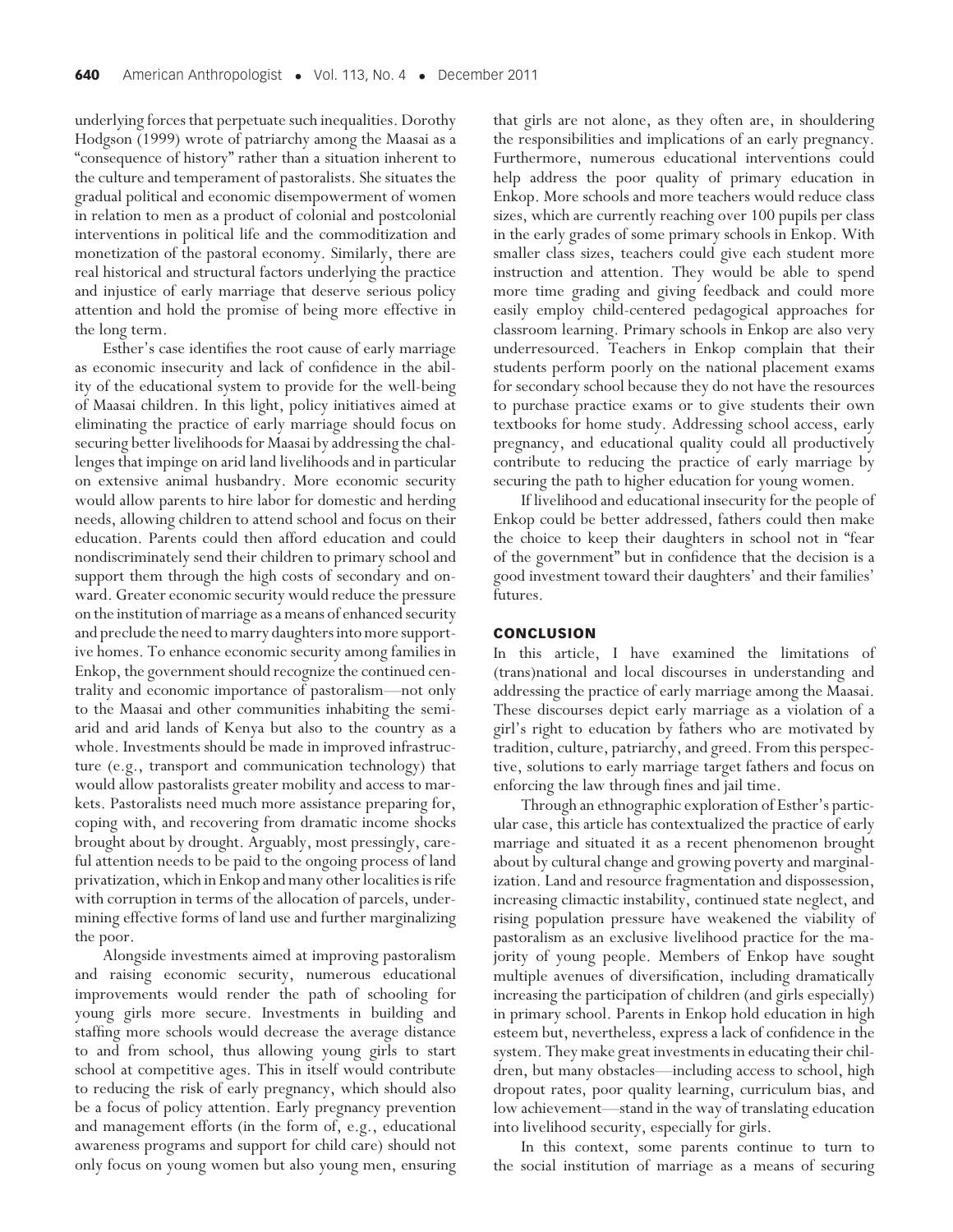their children's future. Placing daughters in trusted and well-connected families is meant to provide children (and their parents) with economic and social security. Affines share strong mutual obligations of support. They expand networks of reciprocity and facilitate access to resources, which are increasingly harder to obtain under land-privatization reforms.

From this perspective, early marriage could be significantly addressed through policies aimed at improving the viability of pastoralism, resulting in more economic security and less reliance on social institutions such as marriage for family protection. In conjunction, policy interventions should focus on improving education access and quality, particularly for girls, so that schooling for young daughters becomes a more reliable path to livelihood security.

The local and national discourses on early marriage confine and stabilize complex and dynamic subjectivities. The pervasive human rights dualisms of violator–victim, tradition–modernity, and collective rights–individual rights limit our understanding of social phenomena that are intrinsically unbounded, fluid, and permeable. Debunking this binary framework and recognizing the ambiguities and contingencies of social life need not result in "sloppy relativism"; rather, it can lead to productive insights. The binaries structuring popular discourses of early marriage obscure structural processes that give rise to early marriage and demand important policy attention (Cowan 2006; Englund 2006; Goodale 2009b).

**Caroline S. Archambault** *Faculty of Geosciences, International Development Studies, and University College Utrecht, 3584 CS Utrecht, The Netherlands; C.S.Archambault@uu.nl*

#### **NOTES**

*Acknowledgments.* This research was supported by a doctoral fellowship from the Population Council and a postdoctoral fellowship from the Social Science and Humanities Research Council pursued at the Department of Anthropology at McGill University. The writing of this research was further supported by a VENI research grant from the Dutch Academy of Sciences (NWO). I would like to acknowledge my appreciation to my many research assistants in Enkop, to Lucia Vasquez Quesada, and to the many members of the Enkop community who supported this research. I am also grateful for the very helpful comments from the anonymous reviewers of *AA* and Editor-in-Chief Tom Boellstorff as well as Joost de Laat, Professor John Galaty, Andrea Gourgy, and the members of the McGill Writers Group.

- 1. Given the sensitive nature of the research topic, pseudonyms have been used for all proper names of people and places.
- 2. The total number of rescued girls and rescue centers currently in Kenya is unknown. Research has identified at least five formal centers in Kajiado and Narok districts serving the Maasai community. A number of boarding schools across the region also accept and accommodate young students escaping marriage.

3. The research for this article spans seven years of work in Enkop on issues related to human rights, specifically focused on education, social change, gender, and land-tenure reform. Much of the initial research was conducted during a two-year period of doctoral dissertation work from 2003–05. During the beginning of this fieldwork in October of 2003, I volunteered at the rescue center and was given the opportunity to formally interview eight of the "rescued girls." In June of 2007, I returned to the school and conducted interviews with five more girls, including Esther. In between these two visits, I undertook doctoral research in Enkop using a combination of participantobservation, semistructured and structured interviews, and survey work. During this period, I came to know Esther's family and engaged her father, mother, and brother in numerous discussions about their situation. In 2005, I administered a survey in the three contiguous localities that comprise the field site of Enkop, randomly sampling 15 percent of the population. The survey was undertaken by local Maasai assistants, who collected demographic and socioeconomic information as well as specific educational data on all members of the sample households. In 2007, as part of my postdoctoral research at McGill University, I became part of an interdisciplinary team responsible for investigating the causes and consequences of land-tenure reform in nine Maasai communities in Southern Kenya. Enkop is part of this study so I have been able to return to the area on a regular basis to conduct research. This project permitted me to undertake a second round of survey work in Enkop in 2008–09 on the same sample studied in 2005. Throughout my postdoctoral fieldwork (2005–present), I have returned to Enkop two or three times a year to undertake fieldwork on various topics. The most recent period of fieldwork specifically focusing on early marriage, including Esther's case, was conducted in July of 2010, when another eight interviews were conducted with men and women of diverse ages and backgrounds. My long-term engagement with research in this community, the strong social relationships I have forged with different kinds of people in the community (old, young, men, women, educated, and not educated), and the diversity of my research agenda over the years have all been critical in providing me access to the perspectives of family, friends, and community members on the sensitive topic of early marriage. The survey data has also been important as a way to check against interview bias.

#### **REFERENCES CITED**

- Anderson, David M., and Vigdis Broch-Due, eds.
- 1999 The Poor Are Not Us: Poverty and Pastoralism. Oxford: James Currey.
- Archambault, Caroline S.
	- 2007 "School Is the Song of the Day": Education and Social Change in Maasai Society. Ph.D. dissertation, Department of Anthropology, Brown University.
	- 2010 Fixing Families of Mobile Children: Recreating Kinship and Belonging among Maasai Adoptees in Kenya. Childhood 17(2):229–242.
- Berting, Jan, Peter R. Baehr, J. Herman Burgers, Cees Flinterman, Barbara de Klerk, Rob Kroes, Cornelis A. van Minnen, and Koo VanderWal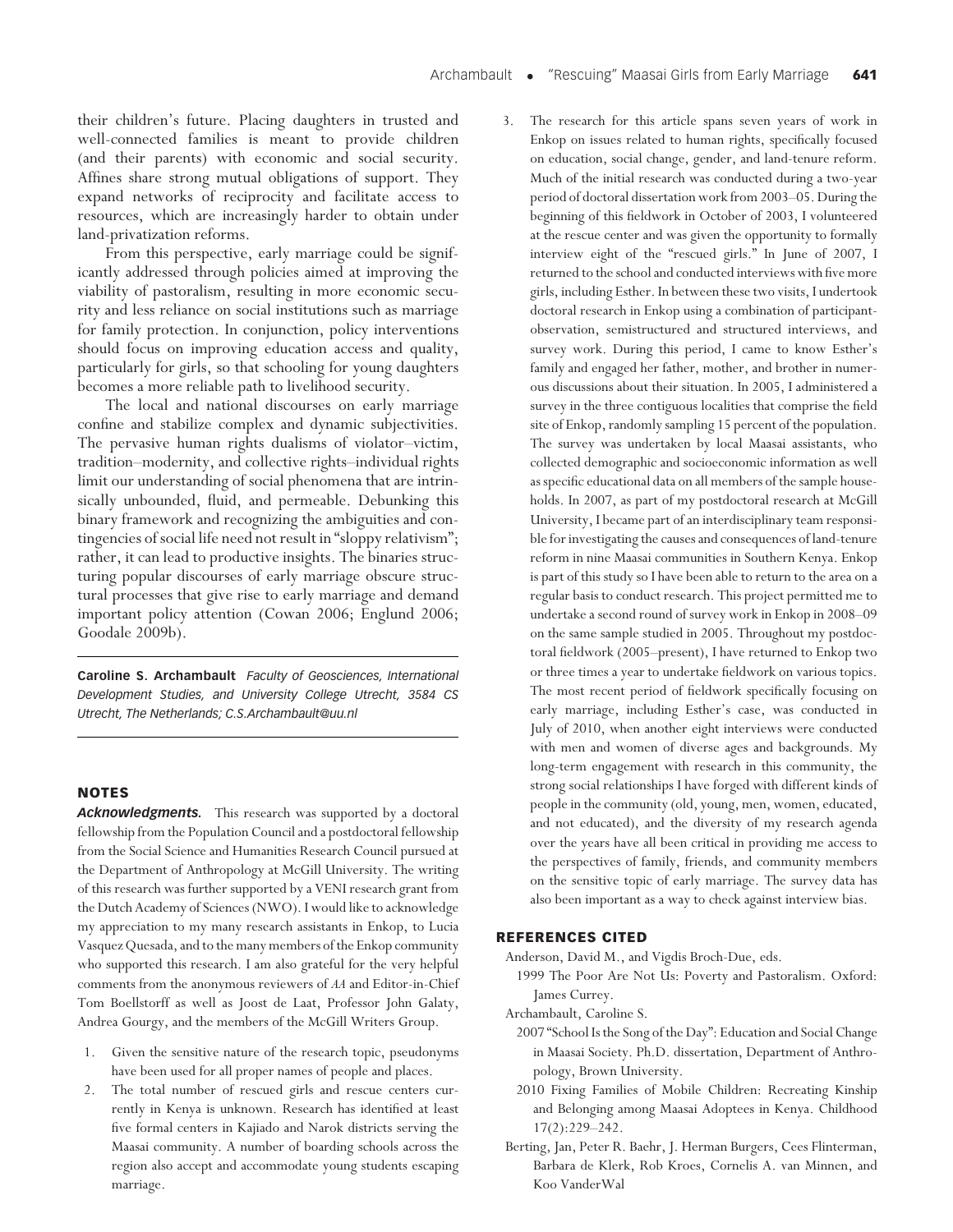1990 Human Rights in a Pluralist World: Individuals and Collectivities. Westport, CT: Meckler.

Bledsoe, Caroline, and Gilles Pison, eds.

1994 Nuptiality in Sub-Saharan Africa: Contemporary Anthropological and Demographic Perspectives. Oxford: Clarendon.

Coast, Ernestina

2001 Maasai Demography. Ph.D. dissertation, Department of Anthropology, University College London.

2006 Maasai Marriage: A Comparative Study of Kenya and Tanzania. Journal of Comparative Family Studies 37(3):399–419. Cowan, Jane K.

2006 Culture and Rights after *Culture and Rights*. American Anthropologist 108(1):9–24.

Cowan, Jane K., Marie-Benedicte Dembour, and Richard A. Wilson, eds.

2001 Culture and Rights: Anthropological Perspectives. Cambridge: Cambridge University Press.

Donnelly, Jack

1990 Human Rights, Individual Rights and Collective Rights. *In* Human Rights in a Pluralist World: Individuals and Collectivities. Jan Berting, Peter R. Baehr, J. Herman Burgers, Cees Flinterman, Barbara de Klerk, Rob Kroes, Cornelis A. van Minnen, and Koo VanderWal, eds. Pp. 39–62. Westport, CT: Meckler.

Englund, Harri

2006 Prisoners of Freedom: Human Rights and the African Poor. Berkeley: University of California Press.

Eriksen, Thomas H.

2001 Between Universalism and Relativism: A Critique of the UNESCO Concept of Culture. *In* Culture and Rights: Anthropological Perspectives. Jane K. Cowan, Marie-Benedicte Dembour, and Richard A. Wilson, eds. Pp. 127–148. Cambridge: Cambridge University Press.

1992 "The Land Is Yours": Social and Economic Factors in the Privatization, Sub-Division and Sale of Maasai Ranches. Nomadic Peoples 30:26–40.

Gasper, Des, and Raymond Apthorpe

1996 Introduction: Discourse Analysis and Policy Discourse. European Journal of Development Research 8(1):1–15.

Goodale, Mark

2006 Introduction to Anthropology and Human Rights in a New Key. American Anthropologist 108(1):1–8.

2007 Introduction: Locating Rights, Envisioning Law between the Global and the Local. *In* The Practice of Human Rights: Tracking Law between the Global and the Local. Mark Goodale and Sally Engle Merry, eds. Pp. 1–38. Cambridge: Cambridge University Press.

2009a Surrendering to Utopia: An Anthropology of Human Rights. Stanford: Stanford University Press.

2009b Introduction: Human Rights and Anthropology. *In* Human Rights: An Anthropological Reader. Mark Goodale, editor. Pp. 1–19. Oxford: Wiley-Blackwell.

Government of Kenya (GOK)

2001 Laws of Kenya: The Children Act. Nairobi: Government Printer.

Hakansson, Thomas

1989 Family Structure, Bridewealth, and Environment in Eastern Africa: A Comparative Study of House-Property Systems. Ethnology 28:117–134.

Hodgson, Dorothy

1996 "My Daughter... Belongs to the Government Now": Marriage, Maasai and the Tanzanian State. Canadian Journal of African Studies 30(1):106–123.

1999 Pastoralism, Patriarchy, and History: Changing Gender Relations among Maasai in Tanganyika 1890–1940. Journal of African History 40:41–65.

2001 Once Intrepid Warriors: Gender, Ethnicity, and the Cultural Politics of Maasai Development. Bloomington: Indiana University Press.

Homewood, Katherine, Pippa Chenevix Trench, and Patti Kristjanson

2009 Staying Maasai? Livelihoods, Conservation and Development in East African Rangelands. New York: Springer.

Lesorogol, Carolyn K.

2008 Contesting the Commons: Privatizing Pastoral Lands in Kenya. Ann Arbor: The University of Michigan Press.

Mensch, Barbara S., Monica J. Grant, and Ann K. Banc

2006 The Changing Context of Sexual Initiation in Sub-Saharan Africa. Population and Development Review 32(4): 699–727.

Merry, Sally Engle

- 2006a Transnational Human Rights and Local Activism: Mapping the Middle. American Anthropologist 108(1): 38–51.
- 2006b Human Rights and Gender Violence: Translating International Law into Local Justice. Chicago: University of Chicago Press.
- Mwangi, Esther

2008 Socioeconomic Change and Land Use in Africa: The Transformation of Property Rights in Maasailand. New York: Palgrave Macmillan.

Nyerere, John

2009 Technical and Vocational Education and Training (TVET) Sector Mapping in Kenya. Report Draft: Edukans Foundation. Preis, Ann-Belinda

1996 Human Rights as Cultural Practice: An Anthropological Critique. Human Rights Quarterly 18(2):286– 315.

Roe, Emery

1994 Narrative Policy Analysis: Theory and Practice. Durham, NC: Duke University Press.

Ross, Fiona C.

2003 Using Rights to Measure Wrongs: A Case Study of Method and Moral in the Work of the South African Truth and Reconciliation Commission. *In* Human Rights in Global Perspective: Anthropological Studies of Rights, Claims and Entitlements. Richard A. Wilson and Jon P. Mitchell, eds. Pp. 163–182. London: Routledge.

Shell-Duncan, Bettina, and Owuor Olungah

2009 Between Crime, Faith, and Culture: Contesting Female Genital Cutting and the "Best Interest" of the Child. Paper

Galaty, John